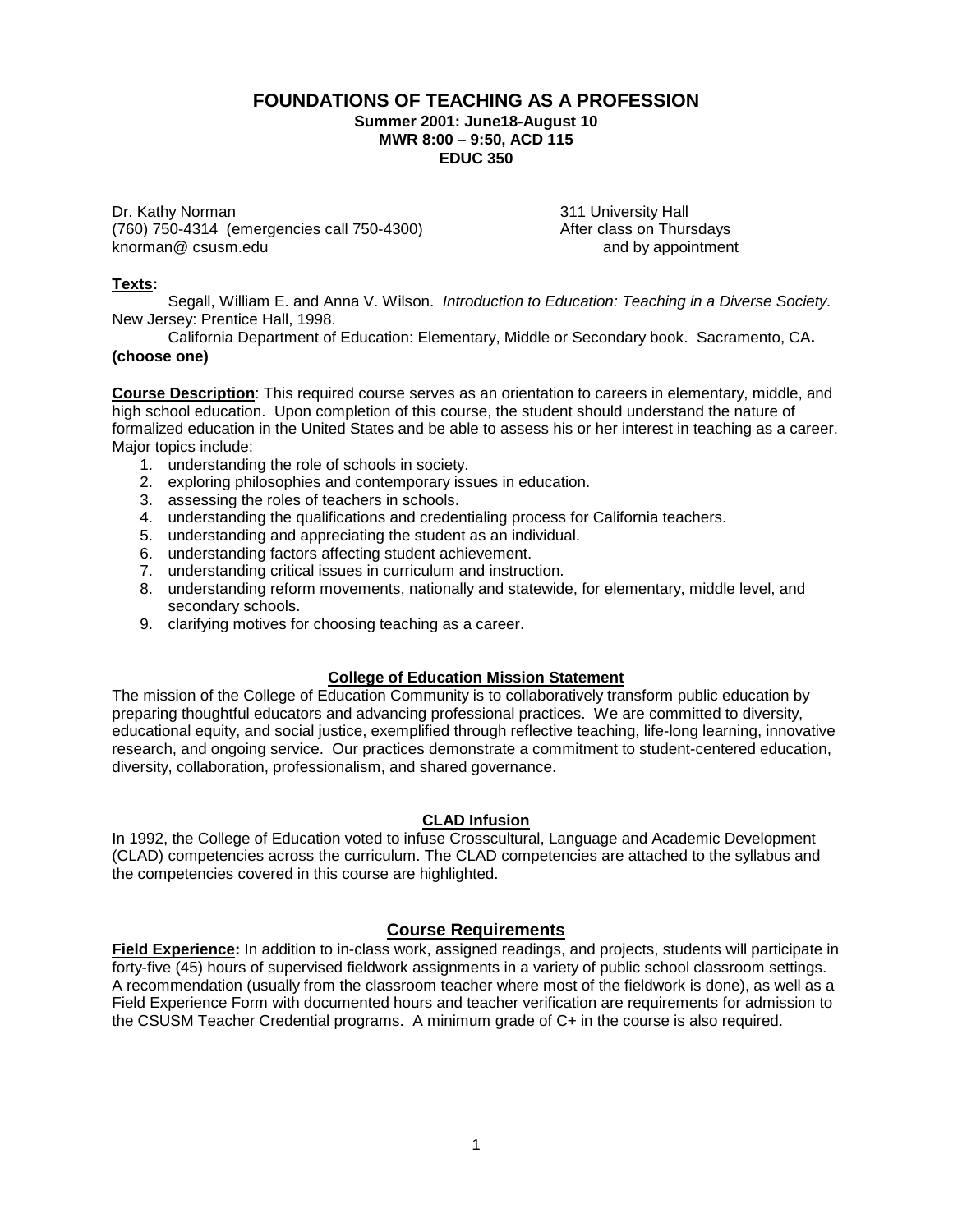**Professionalism:** It is expected that students will come to class prepared to discuss the required readings, submit required assignments, and to participate in class activities. Teacher education is a professional preparation program. Students will be expected to adhere to standards of dependability, academic honesty and integrity, confidentiality, and writing achievement. Because it is important for teachers to be able to effectively communicate their ideas to students, colleagues, parents and administrators, writing that is original, clear and error-free is a priority in the College of Education. It is expected that work will be turned in on time. Late assignments will receive a 10% reduction in points for each day late. After one week, late assignments will receive no credit. Absences do not change due dates.

**COE Attendance Policy:** Due to the dynamic and interactive nature of courses in the College of Education, all students are expected to attend all classes and participate actively. At a minimum, students must attend more than 80% of class time, or s/he may not receive a passing grade for the course at the discretion of the professor. Individual professors may adopt more stringent attendance requirements. Should the student have extenuating circumstances, s/he should contact the professor as soon as possible. In this section of EDUC 350, the professor has adopted this additional policy: If you miss two class sessions, you cannot receive a grade of A or A-; if you miss three class sessions, you cannot receive a grade of B+ or B.

**Credential Program Recommendations**: As one of several evaluation methods, EDUC 350 professors are asked for feedback concerning credential candidates who are applying for programs at CSUSM. Keep in mind that your professionalism and hard work in this class not only affect your course grade, but also indicate your readiness for a credential program.

|                                           | <b>Course Assignments</b> |      |
|-------------------------------------------|---------------------------|------|
| <b>Class Discussion and Participation</b> |                           | 5%   |
| <b>Class Directorship</b>                 |                           | 5%   |
| Field Experience Log and Journal          |                           | 20%  |
| <b>Reading Responses</b>                  |                           | 20%  |
| <b>Interview Assignment</b>               |                           | 10%  |
| <b>Educational Realities Assignment</b>   |                           | 10%  |
| <b>Group Oral Presentation</b>            |                           | 10%  |
| Personal Philosophy of Teaching           |                           | 15%  |
| Final Project                             |                           | 5%   |
| TOTAL                                     |                           | 100% |

### **Class Discussion and Participation**

**GOAL:** To understand the interactive nature of teaching and learning and the importance of active learning.

**Specifics:** Students will engage in hands-on learning that requires some "stepping out" in order to better understand the role of teacher and learner. Some of these assignments include simulations, group discussions, and different kinds of writing. The primary purpose of these assignments is personal reflection and growth, as well as serving as fuel for our discussions. Come prepared to discuss assigned readings/topics and to be a cooperative participant in class.

#### **Key skills/knowledge I'll be evaluating:**

- Can you interact productively with your peers, taking on a variety of roles (leader, follower, etc.)?
- Do you contribute appropriately in group work, doing your "share"?
- Are you able to accept others' opinions?
- Are you supportive of others' ideas?
- Did you support your peers during their presentations?
- Can you monitor and adjust your participation to allow for your ideas as well as others to be heard?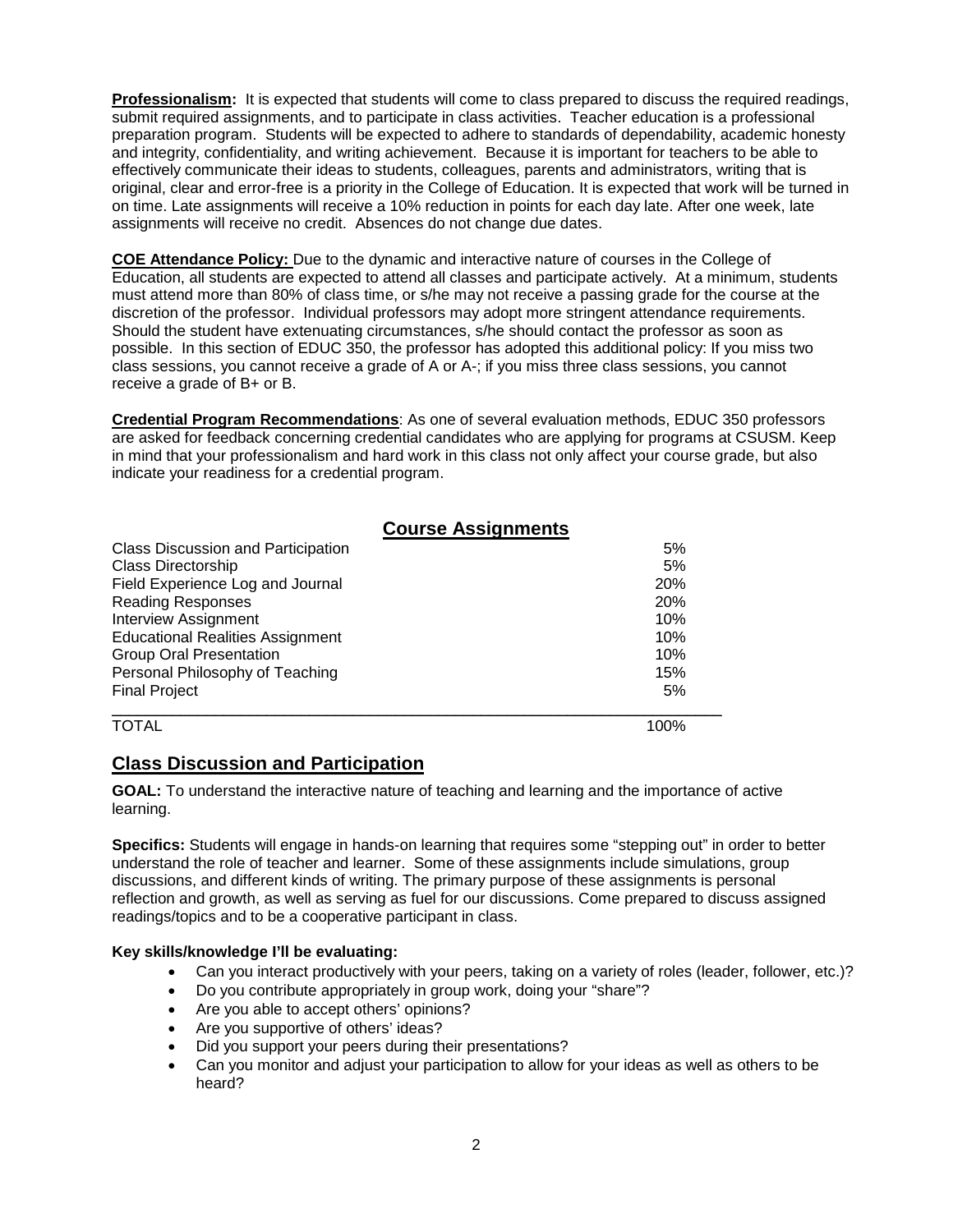# **Field Experience Form (log) and Journal**

**GOAL:** For you to understand the complexity of today's classrooms and students and the various ways teachers address the needs of their classes. For you to engage in a variety of classroom settings in order to determine if, and at what level, you might want to teach.

**Specifics:** Students will maintain a log of hours spent observing/participating in classrooms. This log should reflect a minimum of 45 hours spent in various classrooms at different grade levels and on different sites. In addition, students will maintain a journal documenting assumptions/expectations, interesting observations, connections to concepts studied in EDUC 350, analyses, and questions. A minimum of 15 journal entries is required. The format to be used will be explained in class.

#### **Key skills/knowledge I'll be evaluating:**

- Can you articulate your assumptions/expectations about a given setting and then identify how your observation affects those assumptions/expectations?
- Can you observe pertinent details, and can you see both the "big picture" of the classroom as well as focus in on specific methods, interactions, etc.?
- Can you monitor and take responsibility for your placement to include meeting the requirements of varied settings and minimum hours?
- Can you relate your classwork and reading to your observations and provide insightful analysis about that relationship?
- Were you able to move from passive observer to participant in your field experience?

### **Reading Responses**

**GOAL:** For you to understand the reading and to reflect on and discuss with colleagues your thoughts about issues raised in the reading.

**Specifics:** Students will be assigned readings and should present their responses in one of the following forms:

- a double entry reading response log (a sample is attached to this syllabus)
- a visual or symbolic representation of the most important ideas you gleaned from the reading, with a written reflection included
- a graphic organizer that demonstrates the main ideas and their relationships to one another (samples will be provided in class)
- a written response to 1-2 prompts from the "Applying What You Have Learned" or "Interactive Learning" sections at the end of the text chapter
- another form you'd like to try--to be discussed with and approved by the professor

The responses may be typed or handwritten, but must be legible. These responses will be the basis for in-class discussion with your colleagues. I will check them off for completion in class each meeting and collect representative samples for closer reading.

#### **Key skills/knowledge I'll be evaluating:**

- At what level have you comprehended the reading?
- Is your work reflective of the issues and your thinking?
- What connections and relationships have you been able to make with the reading and prior class discussions, fieldwork, and class activities?
- To what degree have you explored various options for responding to text or fine-tuned a couple of particular approaches?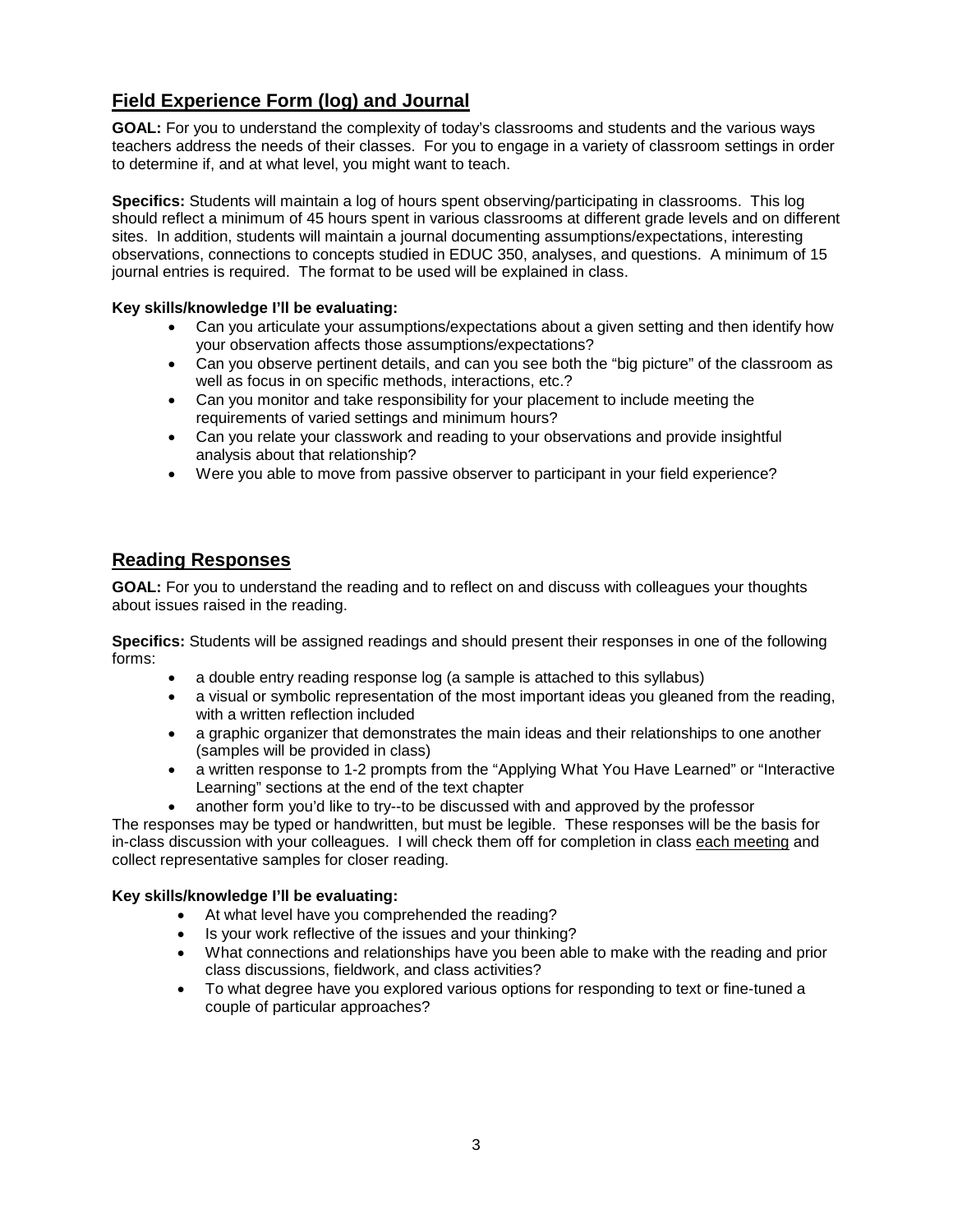### **Teacher Interview**

**GOAL:** For you to understand how a teacher interacts with, feels about, and works within the educational environment. For you to understand the motivations, theories, and philosophy of a teacher.

**Specifics:** Students will interview a public school teacher who has been teaching at least three years or has retired within the past year. In a two-page paper, students will write a summary and analysis of what (s)he learned from the teacher. Students should describe the teacher's experiences and views in a way that portrays a distinct philosophy and experience.

#### **Key skills/knowledge I'll be evaluating:**

- Were you able to arrange, organize, and conduct an interview that yielded useful and interesting information?
- If you were not sure of answers, did you ask your interviewee for clarification so you understood? Did you use follow up questions to probe for deeper responses?
- Were the questions you created thought provoking?
- Were your analyses and reflections based on information you have learned in EDUC 350 and prior knowledge?

#### *Gathering Information*:

Interview a current or recently retired teacher who has had at least 3 years of full-time experience in K-12 classrooms. Example questions to ask:

- Describe one or two of the most helpful teaching tips you would share with a beginning teacher.
- Why did you choose to enter teaching?
- How attractive was the profession to prospective teachers at that time?
- What were the other career paths available? Did you seriously consider other careers?
- Do you have any regrets about having become a teacher?
- What professional education did you have? How helpful was it in learning to teach?
- At what point did you feel comfortable as a teacher?
- What career moves (school buildings, grade level, special students, subject matter, etc.) have you made? To what extent were these moves voluntary?
- Do you desire other moves? (for current teachers) If so, what are they, and why?
- What have been the major joys and frustrations of teaching?
- What would help increase the joys and minimize the frustrations?
- Are there issues you feel should be changed in terms of the way that schooling now occurs?
- Have you ever encountered an ethical dilemma in the course of your work? What was it and how did you solve it?
- What are some favorite memories from your classroom?
- How would you best characterize your approach to teaching?
- What have you learned from being a teacher?

#### *Analysis***:**

After collecting your information, think about what you have learned about this teacher. Focus on a few themes that best characterize what you have heard. Do not try to be all-inclusive. Be sure to protect your teacher's confidentiality by using a pseudonym and masking identifying details where necessary.

In your analysis, incorporate what you have been learning about becoming and being a teacher. How does your teacher fit within the material covered in your readings and in class thus far? What issues are raised through your interview? What are the implications of your interview as you think about becoming a teacher?

Note: The paper should not be a list of questions and answers. Follow specific instructions above.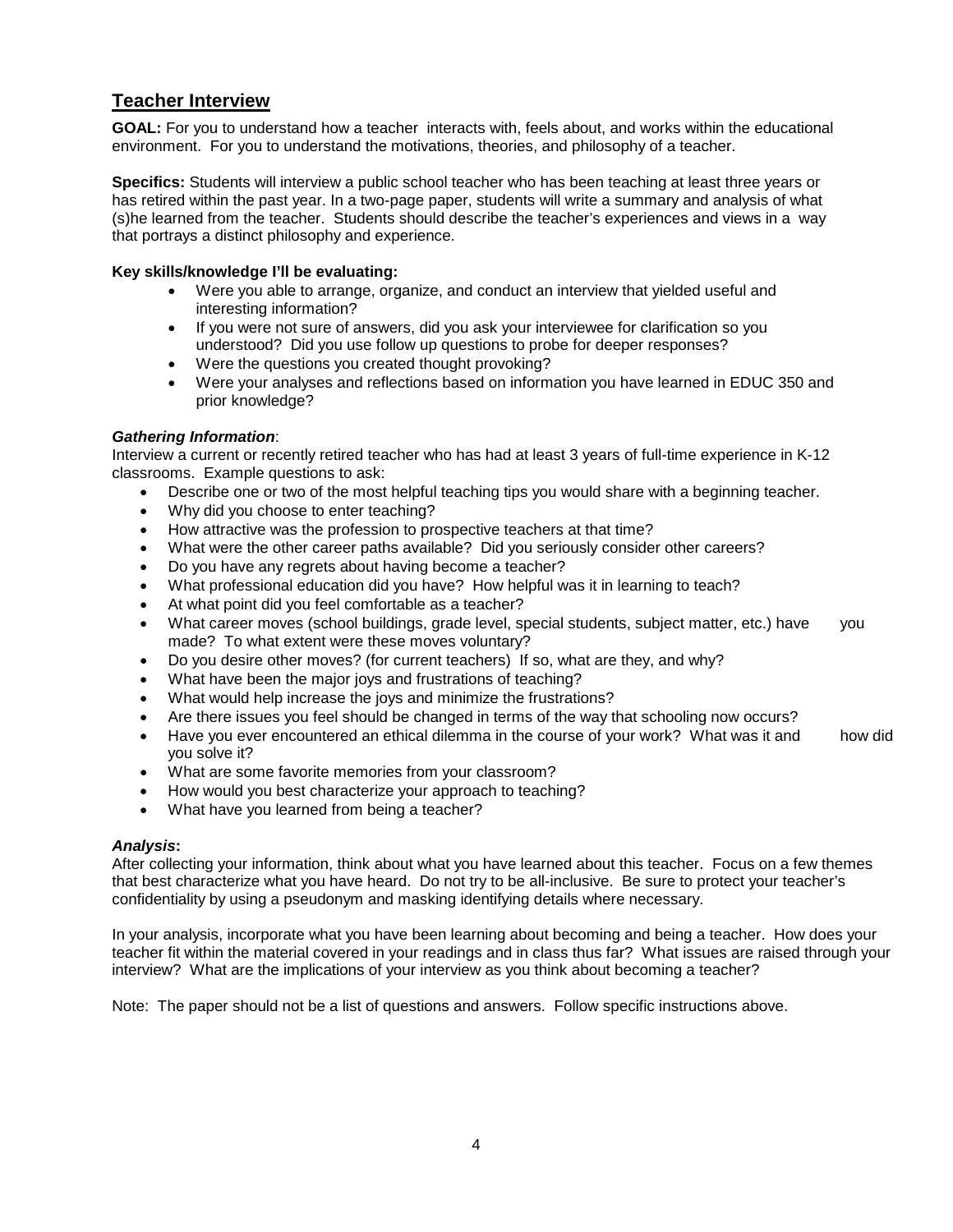# **Educational Reality Assignment**

**GOAL:** For you to experience other "realities" of education that might not be clear from classroom observations and reading alone. For you to reflect upon and learn where you stand with regard to such realities, better informing your decision to become a teacher.

**Specifics:** Students will choose one of the following experiences. Each choice requires that you chronicle your experience and write an analysis and reflection about its implication for teaching/learning and for you as an individual considering teaching as a career. You will draft a proposal identifying which experience you will engage in, and when you plan to do it. Students will be required to share their experiences with the class in a 5 minute informal presentation. Choices to consider:

- Two professional journal article analyses. These analyses will include: article title, author, source, date, a concise overview of the main ideas of the article (summarized in your words, please, or quoted), and an analysis of the article's significance and how it relates to concepts studied in EDUC 350. Check with the professor to ensure you select professional journals.
- Visit the Joe Rindon Center at the SDCOE, the premier technology spot for the county. You will have to make a reservation and ask for guidance in terms of a "tour" of the center. You must sample a variety of technological resources, getting hands-on exposure.
- Visit the Curriculum Center at the SDCOE, and examine curricula for different subjects and different grade levels. You will have to make a reservation and ask for guidance in terms of a "tour" of the center.
- Attend a school board, school site council, bilingual advisory committee, public forum meeting, etc. sponsored by a local district or school. You must attach a copy of the agenda or announcement with your chronicle and analysis.
- Interview three parents who have students in public schools to determine their attitudes and beliefs about schooling and their level of satisfaction with the schooling of their children.
- Interview two people from a district office (from personnel, finance, business services, curriculum development, etc.) in order to gain a better understanding of what occurs at a district office.
- Attend a designated staff development day at a site, participating or observing as many of the options available to staff as possible.

#### **Key skills/knowledge I'll be evaluating:**

- Are you able to develop a proposal and adhere to it?
- Can you chronicle your experiences so that others have a sense of what happened to you?
- Can you analyze your experiences, making connections between the experience and class/fieldwork and exploring its significance to teaching and learning?
- Can you reflect on your experience as it relates to yourself as a future teacher?
- Have you demonstrated an attention to a wide range of topics and a willingness to get into the complex issues of education?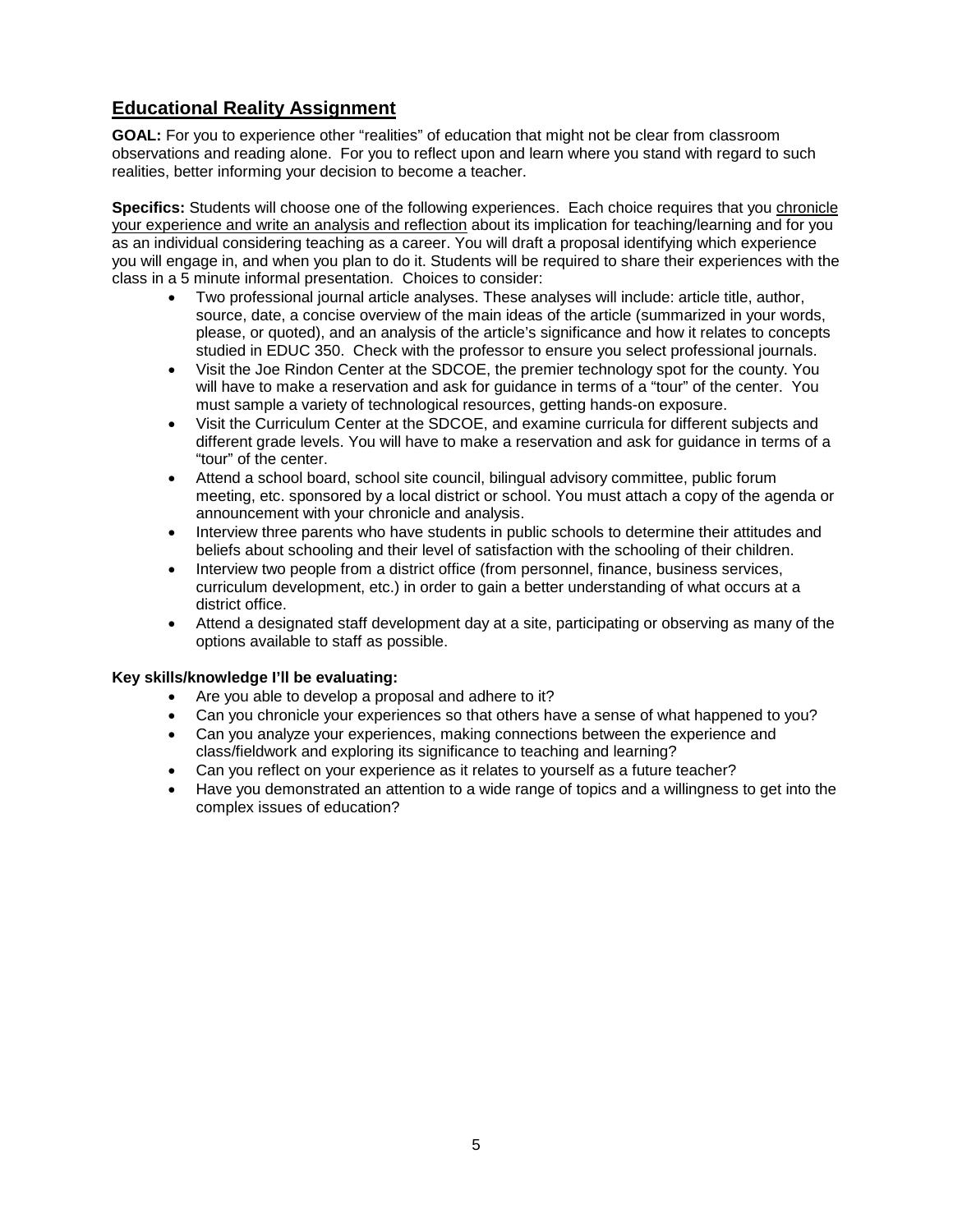### **Group Presentation**

**GOAL:** For you and your group member(s) to become familiar with a contemporary issue in education and to present your learning to your peers in order to broaden the class's knowledge and perspective of education issues they will be faced with as teachers.

**Specifics:** In groups of 3-4, students will plan and present a **25-30 minute oral report** on a major contemporary issue in education. The presentation should provide a description of the issue, its pros and cons, an analysis of the issue's implications (the "so what"), and a summary or conclusion. In addition, the group must demonstrate successful and effective use of some kind of technology as a component of the presentation. **Each group will provide a one-two page typed abstract AND a selected reading list (12-15 references in bibliographic form) for each class member at the time of the presentation. Group members' names should be at the top of the stapled handout.** 

**Each group will also be responsible for developing a peer and self-evaluation for their presentation. The peer evaluations should be given to selected members of the class prior to the presentation. The self-evaluation (completed by all group members) should be given to the professor after the oral presentation is completed. The self-evaluation should also include a description of each person's role in researching the topic and developing the presentation**. Additional guidelines, format, and suggested topics will be discussed in class. You must have your topic approved by the professor. We will have 10 groups of 4.

#### **Key skills/knowledge I'll be evaluating:**

- Do you understand a major issue affecting education and can you speak intelligently to your peers so they understand the issue?
	- Did you read from enough sources to gather relevant information?
	- Are you able to synthesize information to present a concise yet thorough report?
	- Are you able to organize resources (materials, people, etc.) in support of a goal (in this case, your presentation)?
	- Did you present your information confidently, creatively, and in an organized manner?
	- Are you able to apply what you've learned about effective teaching to engage your audience during your presentation?
	- Are you able to use technology to support a presentation?
	- Are you able to develop an appropriate abstract and bibliography?

### **Personal Philosophy of Teaching**

**GOAL:** For you to clearly articulate your emerging beliefs about teaching, learning, and schooling. For you to experience the process of drafting, giving and receiving reader response, and revision as stages of the writing process (experiencing firsthand what you should do as a teacher with your students).

**Specifics:** Students will be responsible for writing a 3-4 page paper (typed/one and one-half or double spacing) that reflects their personal philosophies of teaching. This paper will be developed over the course of the semester with drafts 1, 2, and the final paper due at various points. Thought question: "What do you believe about the teaching and and your role as a teacher, students and learning, the goal of education, and the purpose of schools?"

#### **Key skills/knowledge I'll be evaluating:**

- Did you draw on all your resources/experiences to write your philosophy and not just the book?
- Are you clear about your own beliefs?
- Can you articulate your ideas fluently and coherently with correctness?
- Is it clear you have had enough exposure to schools to write your current philosophy?
- Did you address the areas of teaching, learning, and schooling?

### **Final Project**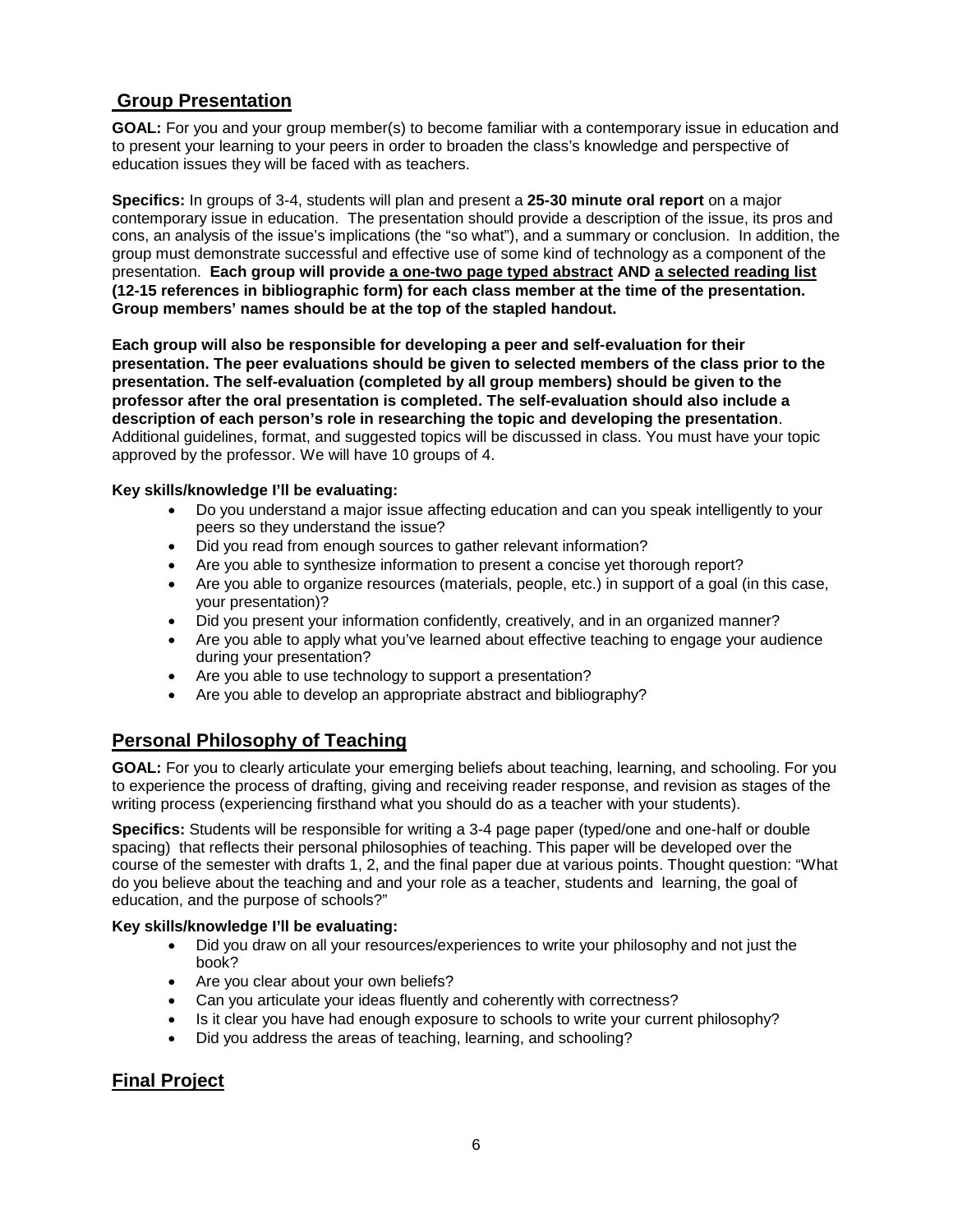The final project is designed for you to demonstrate key insights you've gained as a result of your multiple experiences in EDUC 350. Guidelines will be given in class.

### **Class Directorship**

**Criteria for Grading Assignments**

Based on the philosophy that classes should be driven by "real work" in the "real world," each student will take responsibility for one key classroom task. Each student's directorship will include one class task.

### **Grading**

|   | Criteria for Grading Assignments                                                 |         |
|---|----------------------------------------------------------------------------------|---------|
| A | Outstanding work on assignment, excellent syntheses of information and           | 90-100% |
|   | experiences, great insight and application, and excellent writing.               |         |
| B | Completion of assignment in good form with good syntheses and                    | 80-89%  |
|   | application of information and experiences; writing is good.                     |         |
| C | Completion of assignment, adequate effort, adequate synthesis of                 | 70-79%  |
|   | information and application of information and experiences, writing is adequate. |         |
| D | Incomplete assignment, inadequate effort and synthesis of information,           | 60-69%  |
|   | writing is less than adequate.                                                   |         |
|   | <b>Grading Scale for Course</b>                                                  |         |
|   | Grade Criteria according to the CSUSM General Catalog                            | Average |
| A | Performance at the highest level, showing sustained excellence in meeting all    | 90-100% |
|   | course requirements and exhibiting an unusual degree of intellectual initiative. |         |
| B | Performance has been at a high level, showing consistent and effective           | 80-89%  |
|   | achievement in meeting course requirements                                       |         |
| C | Performance of the student has been at an adequate level, meeting the basic      | 70-79%  |
|   | requirements of the course.                                                      |         |
|   |                                                                                  |         |
| D | Performance has been less than adequate, meeting only the minimum course         | 60-69%  |
|   | Requirements                                                                     |         |

# EDUC 350 - READING LOGS

Your reading log will take the format of a conversation with yourself in which you will both summarize and comment on the week's assigned readings. By reflecting on your readings in this manner, it is expected you will both better remember what you have read, as well as become more focused on the issues you feel are the most important, intriguing, usable or questionable. Format

- Reading Logs should be legible and either typed or printed by hand.
- Divide your paper down the middle.
- Enter headings according to the example below, including your name, the course number, your nicknumber, the date, the chapter/author.
- Use the left column to write a summary of the reading. This may include quotes (note page number), prose and bulleted points of information. Choose the key points that YOU feel are most essential. Aim for 7 to 10 points.
- Use the right column to record your comments, thoughts, impressions, questions, etc. These comments should directly correspond to what you have written in the left column, so try to line up the corresponding pieces of text.
- Each entry should be in a complete sentence and should make sense on its own, to the reader.

------------------------------------------------------------------------------------------------------------

### READING LOGS

Name  $6/20/01$ Reading: Chapter 1 Becoming a Teacher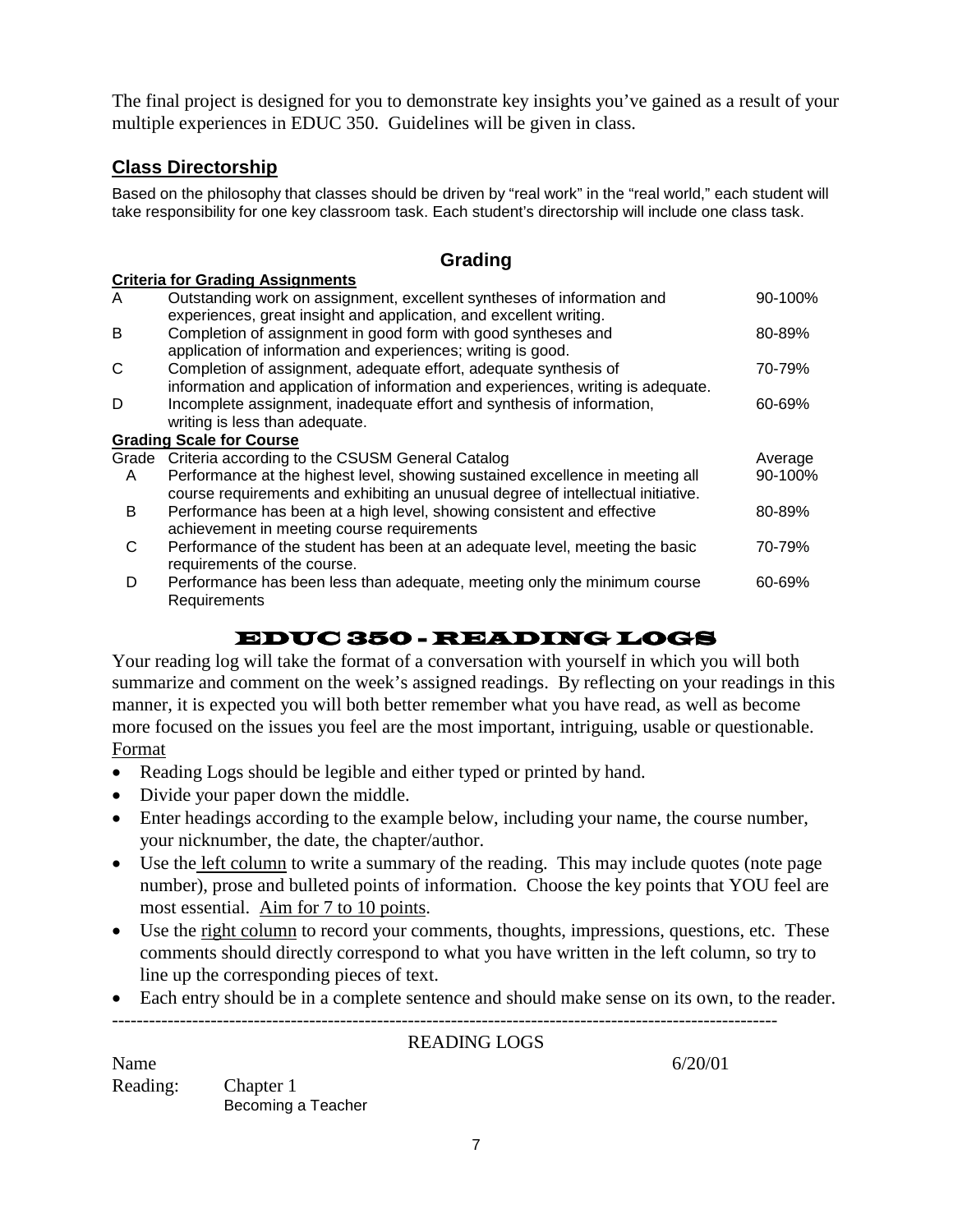| <b>SUMMARY</b> | APPLICATION/REFLECTIONS |
|----------------|-------------------------|
|                |                         |
|                |                         |
|                |                         |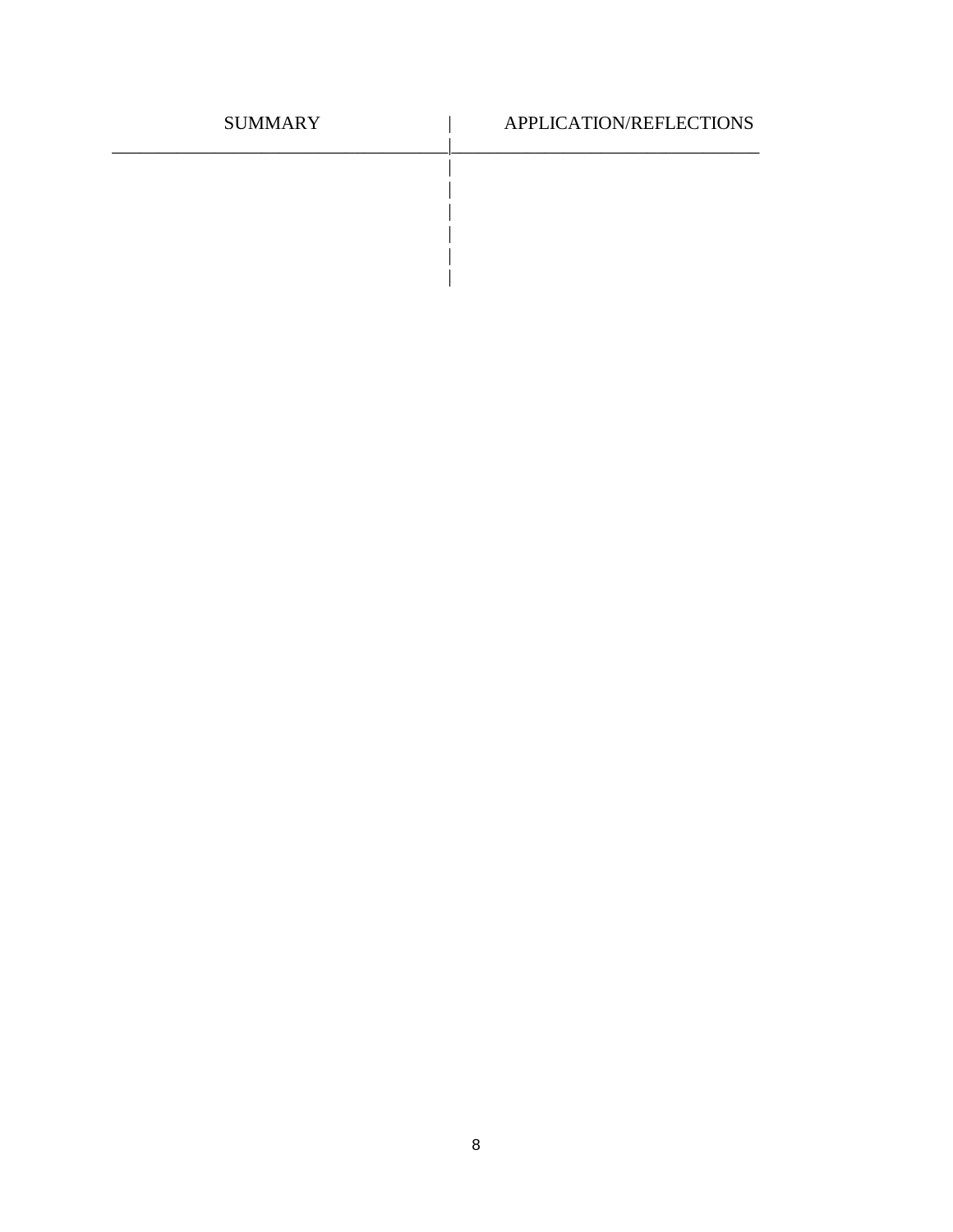## **CROSSCULTURAL, LANGUAGE, AND ACADEMIC DEVELOPMENT (CLAD) COMPETENCIES**

| PART 1:<br><b>LANGUAGE STRUCTURE</b><br><b>AND</b><br><b>FIRST- AND SECOND-</b><br><b>LANGUAGE DEVELOPMENT</b>                                  | <b>PART 2:</b><br><b>METHODOLOGY</b><br>OF BILINGUAL, ENGLISH LANG<br>DEVELOPMENT,<br><b>AND</b><br><b>CONTENT INSTRUCTION</b> | <b>PART 3:</b><br><b>CULTURE</b><br><b>AND</b><br><b>CULTURAL DIVERSITY</b>                        |
|-------------------------------------------------------------------------------------------------------------------------------------------------|--------------------------------------------------------------------------------------------------------------------------------|----------------------------------------------------------------------------------------------------|
| I. Language Structure and Use:<br><b>Universals and Differences</b><br>(including the structure of English)                                     | I. Theories and Methods of Bilingual<br><b>Education</b>                                                                       | I. The Nature of Culture                                                                           |
| A. The sound systems of language<br>(phonology)                                                                                                 | A. Foundations                                                                                                                 | A. Definitions of culture                                                                          |
| <b>B.</b> Word formation (morphology)                                                                                                           | <b>B.</b> Organizational models: What works<br>for whom?                                                                       | <b>B.</b> Perceptions of culture                                                                   |
| C. Syntax                                                                                                                                       | C. Instructional strategies                                                                                                    | C. Intragroup differences (e.g., ethnicity,<br>race, generations, and micro-cultures)              |
| D. Word meaning (semantics)                                                                                                                     | <b>II. Theories and Methods for</b><br><b>Instruction In and Through English</b>                                               | D. Physical geography and its effects on<br>culture                                                |
| E. Language in context                                                                                                                          | A. Teacher delivery for both English<br>language development and content<br>instruction                                        | E. Cultural congruence                                                                             |
| F. Written discourse                                                                                                                            | B. Approaches with a focus on English<br>language development                                                                  | II. Manifestations of Culture: Learning<br><b>About Students</b>                                   |
| <b>G.</b> Oral discourse                                                                                                                        | C. Approaches with a focus on content<br>area instruction (specially designed<br>academic instruction delivered in<br>English) | A. What teachers should learn about their<br>students                                              |
| H. Nonverbal communication                                                                                                                      | D. Working with paraprofessionals                                                                                              | <b>B. How teachers can learn about their</b><br>students                                           |
| II. Theories and Factors in First- and<br><b>Second-Language Development</b>                                                                    | III. Language and Content Area<br><b>Assessment</b>                                                                            | C.How teachers can use what they learn<br>about their students (culturally<br>responsive pedagogy) |
| A. Historical and current theories and<br>models of language analysis that have<br>implications for second-language<br>development and pedagogy | A. Purpose                                                                                                                     | <b>III. Cultural Contact</b>                                                                       |
| <b>B.</b> Psychological factors affecting first-<br>and second-language development                                                             | <b>B.</b> Methods                                                                                                              | A. Concepts of cultural contact                                                                    |
| C. Socio-cultural factors affecting first-<br>and second-language development                                                                   | C. State mandates                                                                                                              | <b>B.</b> Stages of individual cultural contact                                                    |
| D. Pedagogical factors affecting first- and<br>second-language development                                                                      | <b>D.</b> Limitations of assessment                                                                                            | C. The dynamics of prejudice                                                                       |
| E. Political factors affecting first- and<br>second-language development                                                                        | E. Technical concepts                                                                                                          | D. Strategies for conflict resolution                                                              |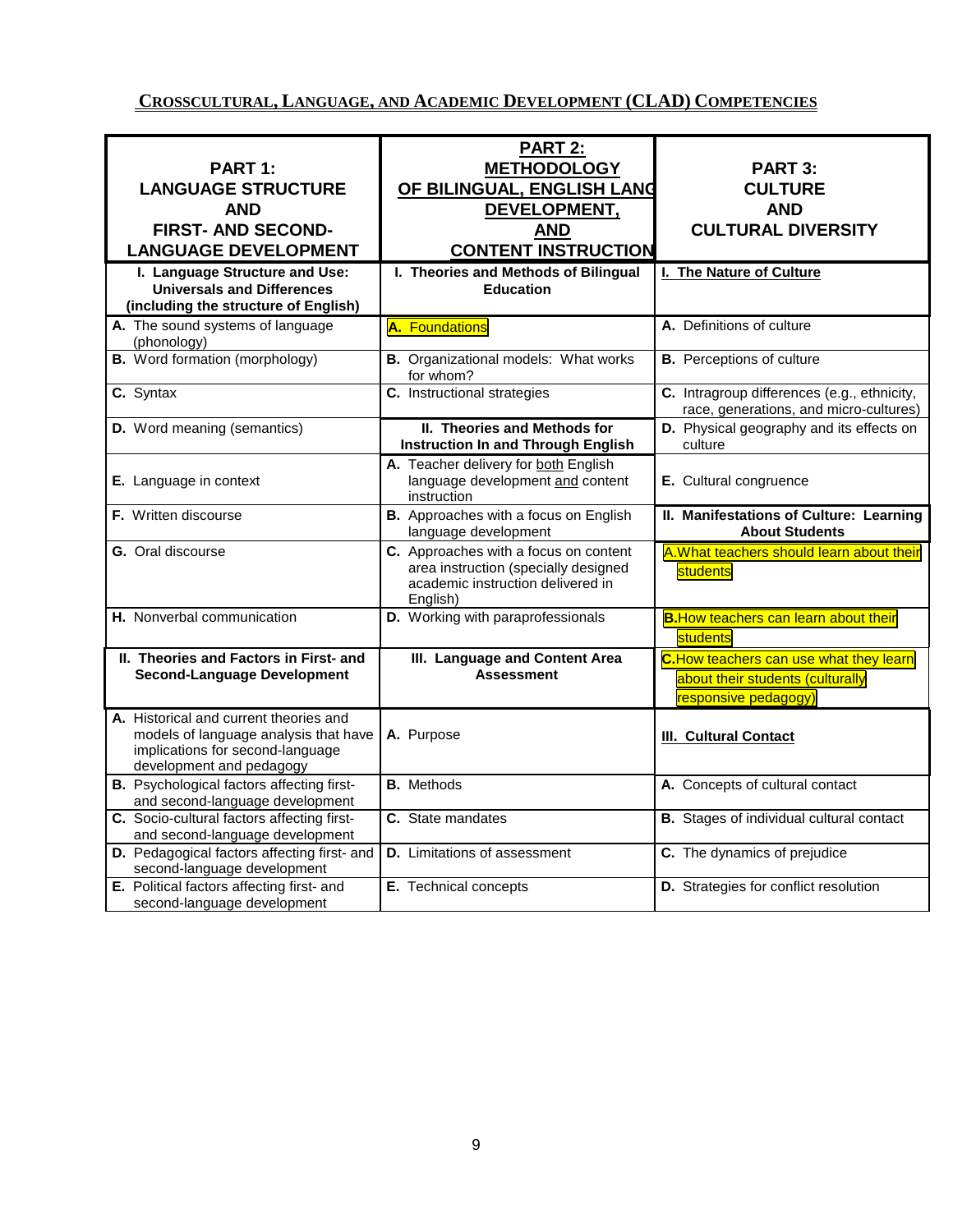# **TENTATIVE COURSE SCHEDULE**

| <b>Class</b>  | Date   | <b>Topic</b>                                                                                                                                                                    | <b>Assignment to</b>                                   | <b>Reading for</b> |
|---------------|--------|---------------------------------------------------------------------------------------------------------------------------------------------------------------------------------|--------------------------------------------------------|--------------------|
|               |        |                                                                                                                                                                                 | Turn In                                                | <b>Next Class</b>  |
| Week 1        | M 6/18 | Orientation and Overview<br>Class, Assignments and Field Experiences<br>Sign up for Directorships<br><b>Introduction to Teaching</b>                                            |                                                        | $Ch1-2$            |
| 22            | W 6/20 | News/Teacher Tips/Local Event Sharing<br>Becoming a Teacher/Teaching as a Profession<br><b>Group Work-Oral Presentations</b>                                                    | Reading Responses Ch1-2                                | Ch <sub>3</sub>    |
| 3             | R 6/21 | Visit School Sites to set up and begin 45 hours of Observations                                                                                                                 |                                                        |                    |
| <u>Week 2</u> | M 6/25 | News/Teacher Tips/Local Event Sharing                                                                                                                                           | Reading Responses Ch3                                  | Ch4                |
|               |        | <b>Our Multicultural Nation</b><br><b>Group Work-Oral Presentations</b>                                                                                                         | Topics for Group Present.                              |                    |
| 5             | W 6/27 | News/Teacher Tips/Local Event Sharing<br><b>Education in the Twentieth Century</b><br>Personal Philosophy Prompt                                                                | Reading Responses Ch4<br><b>Educ. Reality Proposal</b> | Ch <sub>5</sub>    |
| 6             | R 6/28 | News/Teacher Tips/Local Event Sharing<br><b>Schools in the Global Community</b><br><b>Discuss Field Experiences</b><br>Dr. Jacque Thousand, Coordinator of Special Education    | Reading Responses Ch5                                  | E, M, S            |
| Week 3        |        |                                                                                                                                                                                 |                                                        |                    |
|               | M 7/2  | News/Teacher Tips/Local Event Sharing<br>Elementary, Middle, Secondary Educ.<br>Jigsaw--It's Elem, Middle, Secondary Education CA books<br><b>Group Work-Oral Presentations</b> | <b>Teacher Interview</b>                               | E, M, S            |
|               | W 7/4  | 4 <sup>th</sup> of July Holiday                                                                                                                                                 |                                                        |                    |
| 8             | R 7/5  | News/Teacher Tips/Local Event Sharing<br>Jigsaw-- Elem, Middle, Sec. Books<br><b>Educational Realities Experience Sharing</b><br><b>Discuss Field Experiences</b>               | Personal Phil. Draft 1                                 | Ch <sub>6</sub>    |
| Week 4        |        |                                                                                                                                                                                 |                                                        |                    |
| 9             | M 7/9  | News/Teacher Tips/Local Event Sharing<br><b>Philosophical Perspectives</b><br><b>Educational Realities Experience Sharing</b><br>Personal Phil. Draft 1 Editing                 | Reading Responses Ch6                                  | Ch <sub>7</sub>    |
| 10            | W 7/11 | Ms Kay Meredith, Credential Analysis, College of Education                                                                                                                      |                                                        |                    |
| 11            | R 7/12 | Oral Presentation Group Meetings (place TBA for each group)                                                                                                                     |                                                        |                    |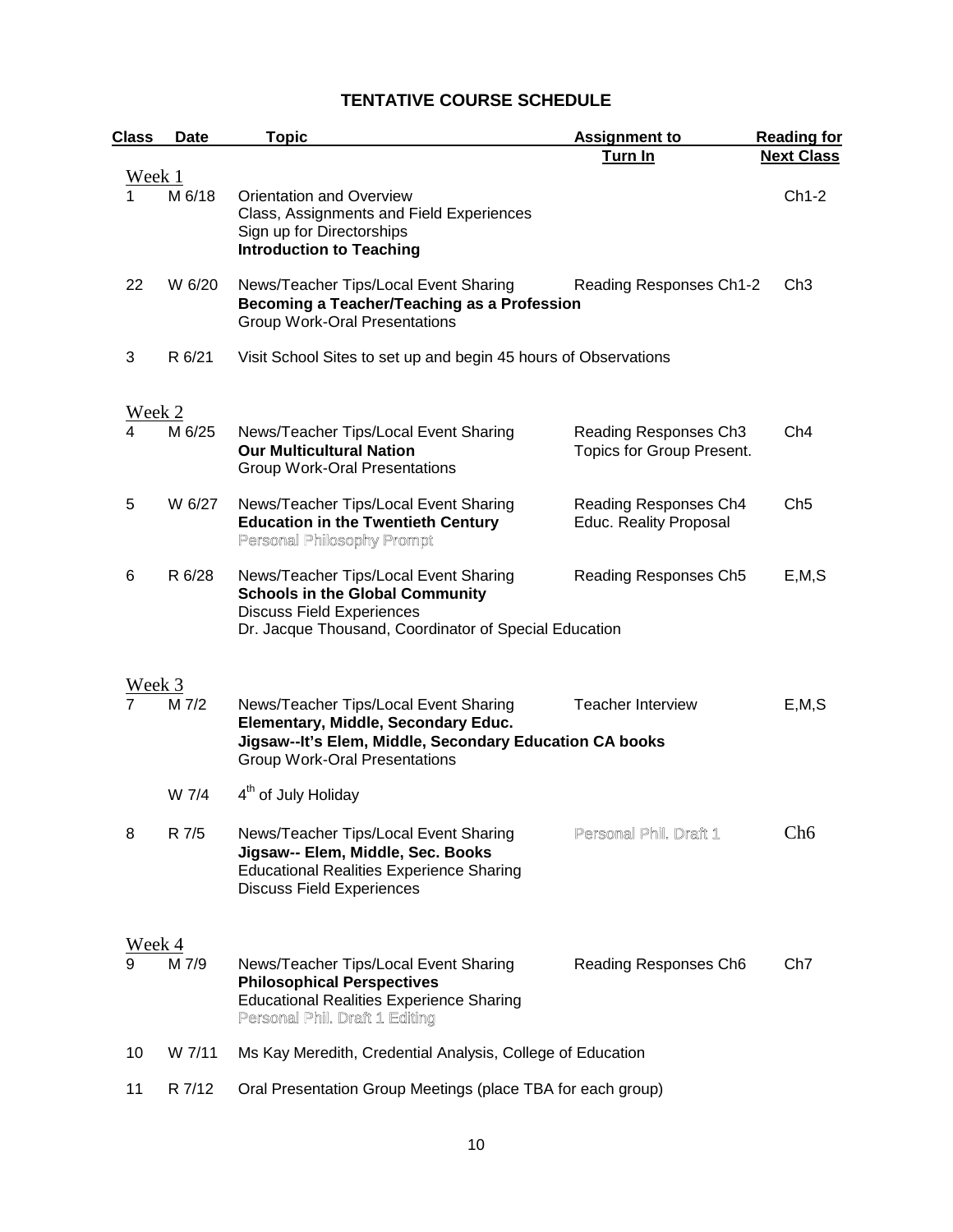| Week 5            |        |                                                                                                                                                                                                                     |                                                                   |                  |
|-------------------|--------|---------------------------------------------------------------------------------------------------------------------------------------------------------------------------------------------------------------------|-------------------------------------------------------------------|------------------|
| $12 \overline{ }$ | M 7/16 | News/Teacher Tips/Local Event Sharing<br><b>Educational Realities Experience Sharing</b><br><b>Learning and Teaching</b><br>Group 1 Presentation                                                                    | Reading Responses Ch7<br>Field Exp. Log & Journal                 | Ch <sub>8</sub>  |
| 13                | W 7/18 | News/Teacher Tips/Local Event Sharing<br><b>Educational Realities Experience Sharing</b><br><b>School Organization and Governance</b><br><b>Group 2 Presentation</b>                                                | Reading Responses Ch8                                             | Ch <sub>9</sub>  |
| 14                | R 7/19 | News/Teacher Tips/Local Event Sharing<br><b>Educational Realities Experience Sharing</b><br><b>Rights and Responsibilities of Teachers and Students</b><br>Group 3 Presentation<br><b>Discuss Field Experiences</b> | Reading Responses Ch9<br>Personal Philosophy Draft 2              |                  |
| <u>Week 6</u>     |        |                                                                                                                                                                                                                     |                                                                   |                  |
| 15                | M 7/23 | News/Teacher Tips/Local Event Sharing<br><b>Educational Realities Experience Sharing</b><br><b>Discuss Final Project</b><br>Personal Phil. Draft 2 Editing<br><b>Group 4 Presentation</b>                           | Ed. Reality Assignment                                            | Ch10             |
| 16                | W 7/25 | News/Teacher Tips/Local Event Sharing<br><b>Educational Realities Experience Sharing</b><br><b>Financing Schools</b><br><b>Groups 5 Presentation</b>                                                                | Reading Responses Ch10                                            | Ch11             |
| 17                | R 7/26 | News/Teacher Tips/Local Event Sharing<br><b>Educational Realities Experience Sharing</b><br>The Child's World Beyond the Classroom<br><b>Group 6 Presentations</b><br><b>Discuss Field Experiences</b>              | <b>Reading Responses Ch11</b><br>Field Exp. Log & Journal         | Ch12             |
| Week 7            |        |                                                                                                                                                                                                                     |                                                                   |                  |
| 18                | M 7/30 | News/Teacher Tips/Local Event Sharing<br><b>Educational Realities Experience Sharing</b><br>The Child's World of the Classroom<br>Group 7 Presentation                                                              | <b>Reading Responses Ch12</b>                                     | Ch13             |
| 19                | W 8/1  | News/Teacher Tips/Local Event Sharing<br><b>Educational Realities Experience Sharing</b><br><b>Educational Reform and Effective Classrooms</b><br>Group 8 Presentation                                              | Reading Responses Ch13                                            | Ch <sub>14</sub> |
| 20                | R 8/2  | News/Teacher Tips/Local Event Sharing<br><b>Educational Realities Experience Sharing</b><br><b>Joining the Profession</b><br><b>Group 9 Presentation</b><br><b>Discuss Field Experiences</b>                        | <b>Reading Responses Ch14</b><br><b>Final Personal Phi. Paper</b> |                  |
| Week 8            |        |                                                                                                                                                                                                                     |                                                                   |                  |
| 21                | M 8/6  | News/Teacher Tips/Local Event Sharing<br><b>Educational Realities Experience Sharing</b>                                                                                                                            | FINAL PROJECT DUE                                                 |                  |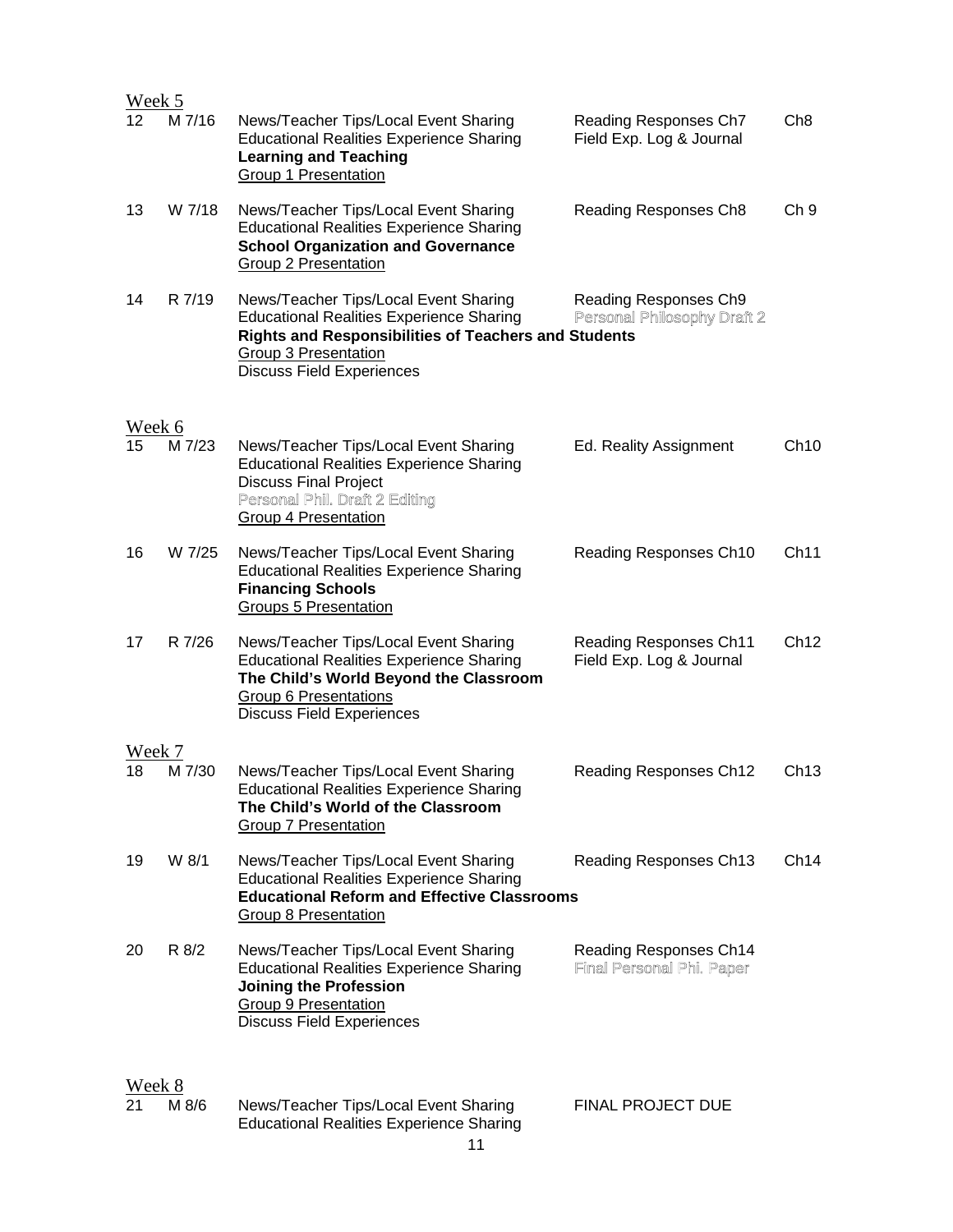#### Group 10 Presentation

22 W 8/8 News/Teacher Tips/Local Event Sharing Final Field Exp. Log & Journal Discuss Field Experiences Final Project

#### 23 R 8/9

### **A Holistic View – Grading for EDUC 350**

#### *An "A" student is one who:*

- 21 completes all assignments on time and demonstrates the ability to summarize, analyze, and/or reflect at high levels.
- 22 varies sources of information for assignments, demonstrating high degree of effort in pursuing varied perspectives around important educational issues.
- 23 completes all the reading assignments and develops thoughtful and thorough responses.
- 24 produces papers that reveal a commitment to self-discovery and learning.
- 25 produces papers at a professional level in terms of both writing and content.
- 26 develops a high quality presentation, demonstrating significant learning around a contemporary issue.
- 27 presents confidently and intelligently, demonstrating effective teaching skills.
- 28 completes assignments in/out of class with a focus on learning and exploration, pushing him/herself to better understand the profession through quality work.
- 29 attends almost every class meeting and is fully engaged during class.
- 30 pushes him/herself to new understandings by participating in discussions, sharing his/her opinions, and valuing others' perspectives.
- 31 contributes to the positive environment of the class by respecting all members.
- 32 completes a final that reveals significant understanding of the complexities of the education profession and demonstrates learning around the goals of the course.
- *33* completes all field experience work (45 hours, 3 different settings, & 15 journals) with high quality analysis and reflection, and a willingness to "stretch" beyond what s/he already knows.

#### *34 A "B" student is one who:*

- completes all or almost all assignments, all or most on time, and demonstrates the ability to summarize, analyze, and/or reflect at fairly high levels, showing consistent improvement over time.
- varies sources of information for assignments, demonstrating high degree of effort in pursuing varied perspectives around important educational issues.
- completes all or most of the reading assignments and develops thoughtful and fairly thorough responses.
- produces papers that reveal a commitment to self-discovery and learning.
- produces papers that are close to professional level in terms of both content and writing, working to develop a strong command of writing.
- develops a quality presentation, demonstrating significant learning around a contemporary issue.
- presents confidently and intelligently, demonstrating effective teaching skills.
- completes assignments in/out of class with a focus on learning and exploration, pushing him/herself
- to better understand the profession through quality work.
- attends almost every class meeting and is regularly engaged during class.
- pushes him/herself to new understandings by participating in discussions, sharing his/her opinions, and valuing others' perspectives.
- contributes to the positive environment of the class by respecting all members.
- completes a final that reveals significant understanding of the complexities of the education profession and demonstrates learning around the goals of the course.
- completes all field experience work (45 hours, 3 different settings, & 15 journals) with quality analysis and reflection, and a willingness to "stretch" beyond what s/he already knows.

#### *A "C" student is one who:*

• completes or attempts most of the assignments, mostly on time, and demonstrates the ability to do some quality summarizing, analysis, and reflection, showing improvement over time.